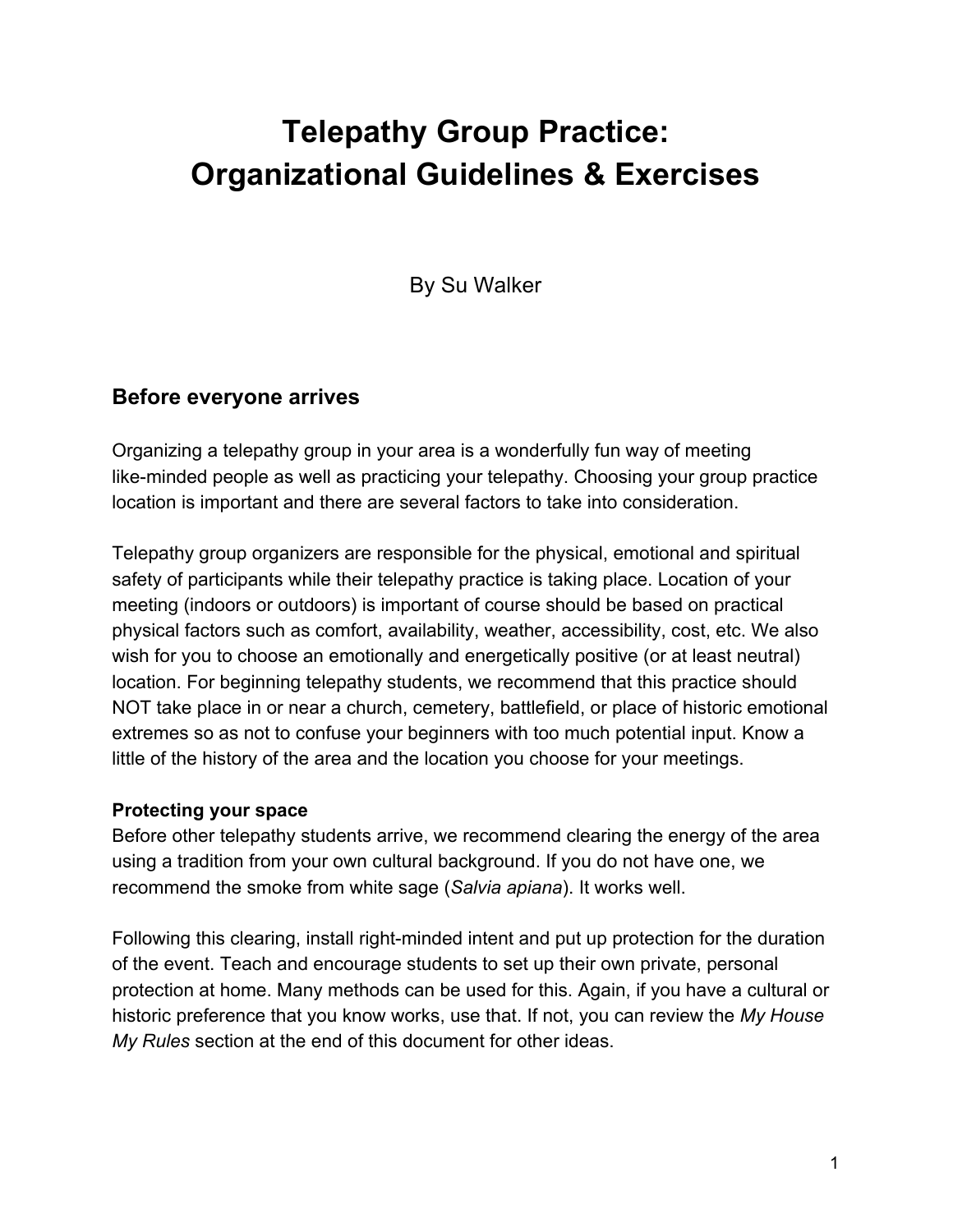We also recommend that, as individuals arrive, they each individually get smudged (energetically cleared) front and back to remove negative energy from their physical person that might be accidentally brought in from outside the telepathy group practice meeting space.

### **Grounding and centering**

We begin our group sessions by grounding and centering everyone. There are many guided meditations available for doing this and your group may wish to research and try a new technique in each meeting.

One quick way to ground and pull your energy back in, is to stand or sit and then extend your arms all the way out above you. Close your eyes and picture yourself gathering the energy from all around you. Then bring your palms together in front of your heart or chest with the fingers pointing upwards. Exhale once, sharply, saying "Hah!" or "Ah-ho!"

Next, picture roots growing from the soles of your feet down deep into the earth. Once you have sunk your roots deep into the planet, pull that Mother Earth energy up through the roots, through the soles of your feet and up into your abdomen and into your core self. It is a warm earthy energy that provides everything you physically need in life: the clothes you wear, the home you live in, the food you eat, the water you drink and the air you breathe. This is the energy you are centering in your core. Swirl it within you. Feel the heartbeat of the planet. Bring it into your core as well.

Then, picture a circle at the top of your head. Send a beam of pure white light-love out into the sky and into the Universe and see the end of the beam widen to form a funnel. Draw down all the positive energy you can from the Universe, through the funnel, into the top of your head and let that white light shower over and through you. Feel it filling you with light. This is the energy of the Universe, the energy of creation, the energy of pure potential. Breathe it in deeper and feel yourself start to glow from the inside out.

Now, mix the white light positive energy from the Universe, that you're pulling through the top of your head, with the Mother Earth energy you pulled up from your feet. Pull energy into your body from above and below at the same time. Spin these two forces gently together, like a yin and yang symbol swirling, as you inhale and exhale. When the spin feels balanced to you, and you feel that you can hold the blended energy in your core, open your eyes and proceed.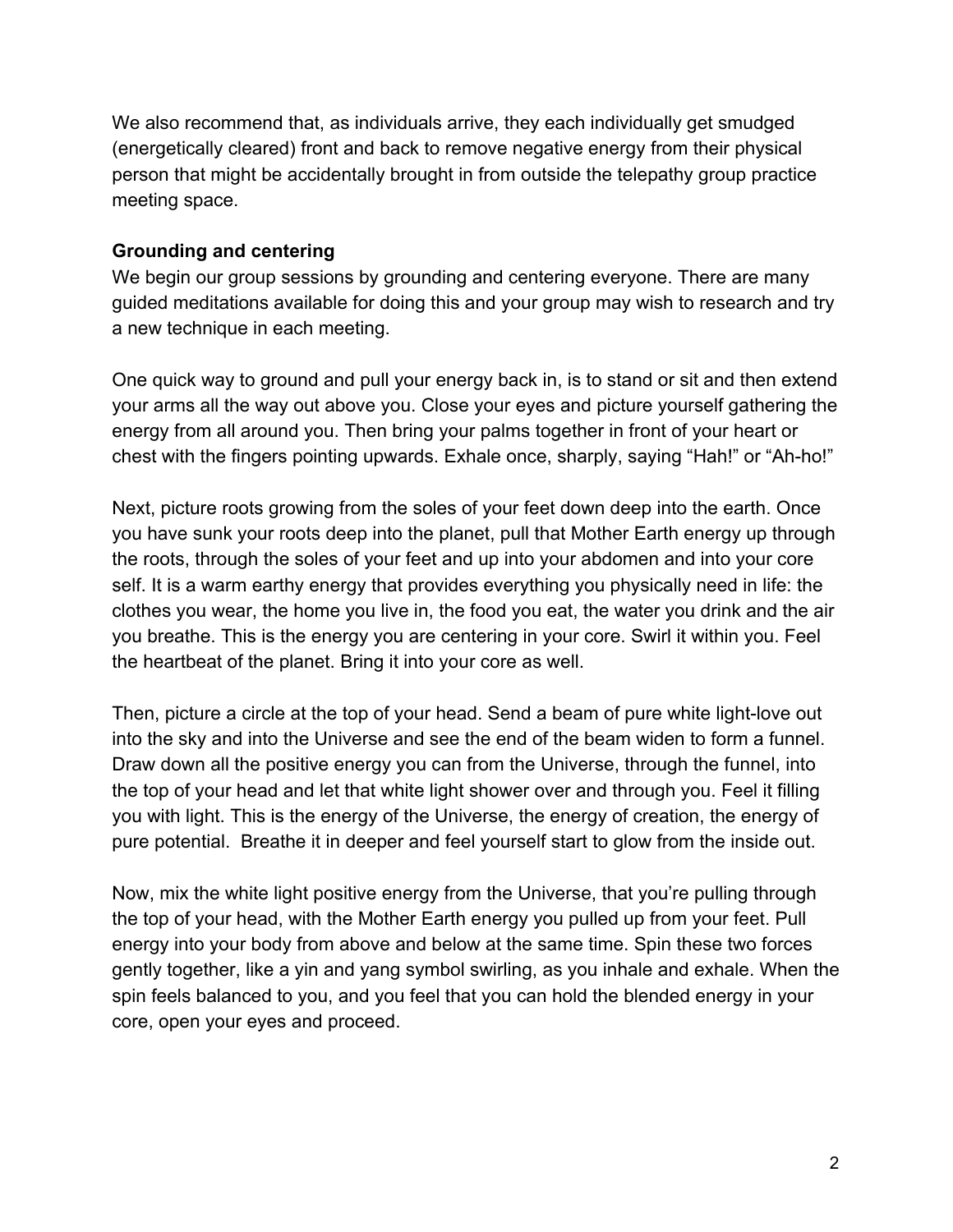### **Asking for help**

After everyone in the group has grounded and centered, we recommend you ALL telepathically only ask for help from *right-minded* individuals in the Collective Consciousness. Every group member needs to be very clear that the wrongminded (be they Earth Human or otherwise) are NOT invited to your telepathy party!

#### **In every meeting, strongly set your group's intention!**

Group leaders, we would ask you to help participants to feel confident by encouraging them to celebrate their own and each other's telepathic successes. Mistakes are part of the learning process. Don't turn your telepathy practice into a competition. Together, as a group, have everyone set their intention to have fun while learning. Create an energetic bubble around your group and with everyone's help, set the level of positive energy and joyful learning to the maximum!

KNOW in your cores, before you all begin, that all of you WILL perceive accurately and succeed in growing telepathically; even if today you just take a baby step. Set that intention! Like Jonathan Livingston Seagull, "You must begin by knowing that you've already arrived."

If you and other participants try proactively to help each other by encouraging and celebrating each other's successes with a much joy, laughter and endorphins creation as possible, you will all get much farther much faster with more fun!

# **Use percussion to get everyone in sync**

Spontaneous jam sessions are an excellent way of getting the individuals in your telepathy practice group to synchronize with each other. Have each participant bring an instrument from home. Bring extras so you can share and trade. With everyone sitting in a circle, have one person pick up an instrument and begin. As others listen and feel inspired, one by one they all join in. Continue to jam for 5 minutes or more and listen telepathically to each other. Observe what happens as the song evolves and takes on a life of its own once the group gets in sync.

# **A little about sending and receiving telepathic images**

In your telepathic exercises, remember your goal is ultimately to be able to *fully* describe something accurately, not just put a word or name to a telepathic perception. Remember, *you will often* receive a blend of information all at the same time...sights, sounds, smells, sensations, emotions, distance, direction, and time can all be combined in one telepathic message. We often tell students to "talk around" a perception if it is difficult for you to put it into words by trying to describe it directly.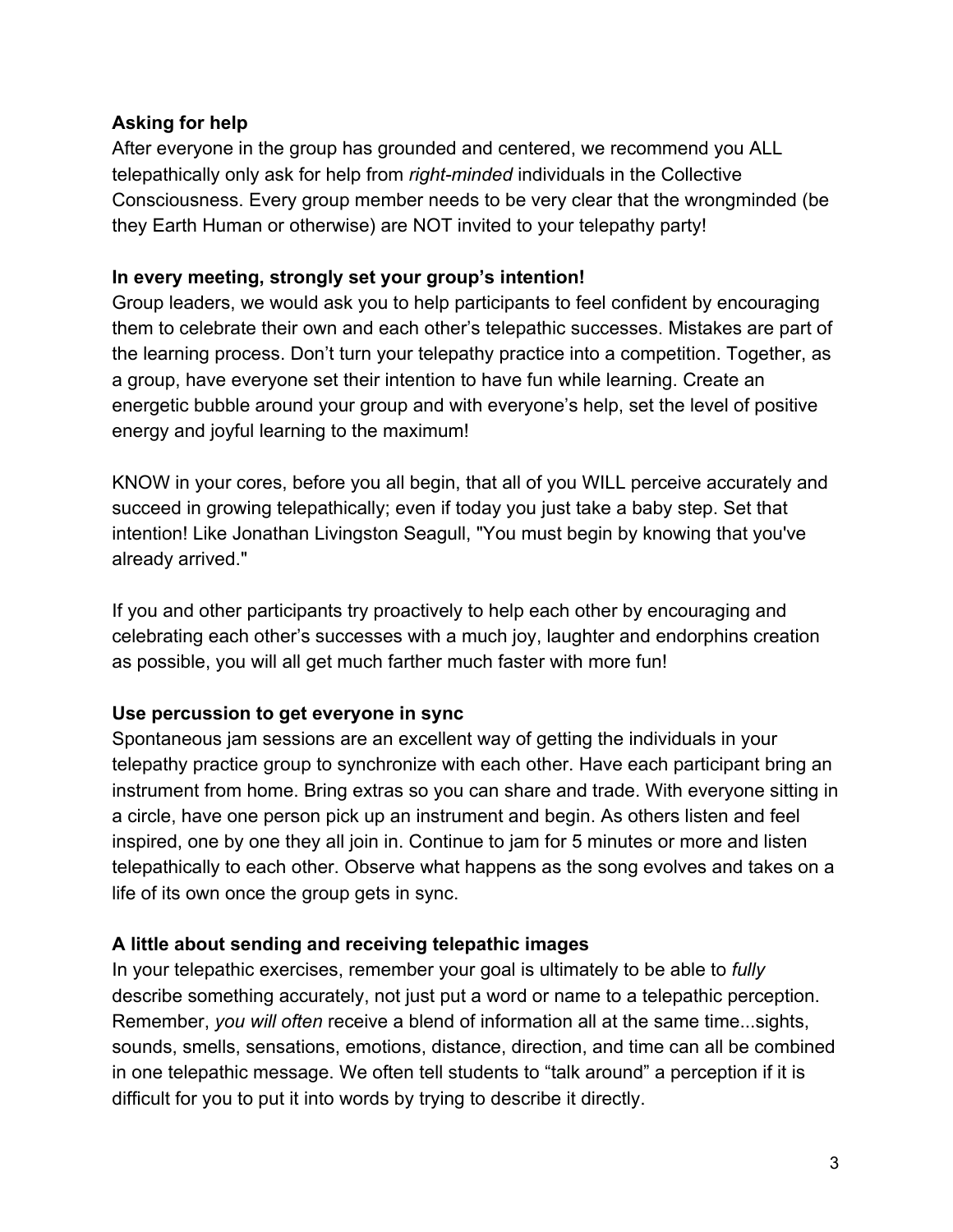*Always, always* pay attention to your very *FIRST* perceptions...even if you don't understand them fully at that moment. Be okay saying, "I'm not sure I understand what I got, but this is *what* I got." (Translation, I don't know if I fully understand everything I perceived telepathically, but this is what it was in as much detail as I can describe.)

For example, for visual exercises involving images, encourage telepathy students to concentrate on light and shadow and shapes instead of straining to name what they see. Remember, naming something (assigning a noun to a concept) is a left-brain function. Instead, stay in right brain; what do you see, hear, and feel? First describe EVERYTHING you can about a telepathic reception! Give it a name just at the very end!

#### **What NOT to do in your telepathy group**

In group telepathy practice there are a few things we recommend you do not do!

We do NOT recommend using photos of known people in a "name that person" kind of telepathic game for your beginners. Instead, try using photos of natural settings or objects. Choose photographs that have strong light and shadow contrast, basic shapes and a powerful emotional meaning.

We do NOT recommend using Zener cards. Don't waste your money or your time getting these. They have historically been used for telepathy research but the images have no emotional connection to you and the five little shapes they portray become far too boring, far too quickly.

We do NOT recommend holding your beginner's practice in a "haunted" location or one with a potent emotional history. It will overwhelm beginners and you may end up with a room full of sobbing people. This is NOT what you want for a neutral, healthy, learning-filled environment. Save "ghost busting" for the professionals who have more experience.

Ouija boards are NOT for beginners! We DO NOT EVER endorse the use of a Ouija or spirit board as a beginner's tool in telepathy practice. Too many things can go wrong. It is a powerful tool that does work *but requires advanced training*! If your beginner students try to bring them for use, we recommend they be put out of sight or removed from the location.

If your telepathy group is just forming, we caution students about "testing" each other by sending emotional images from negatively charged situations involving death, dying,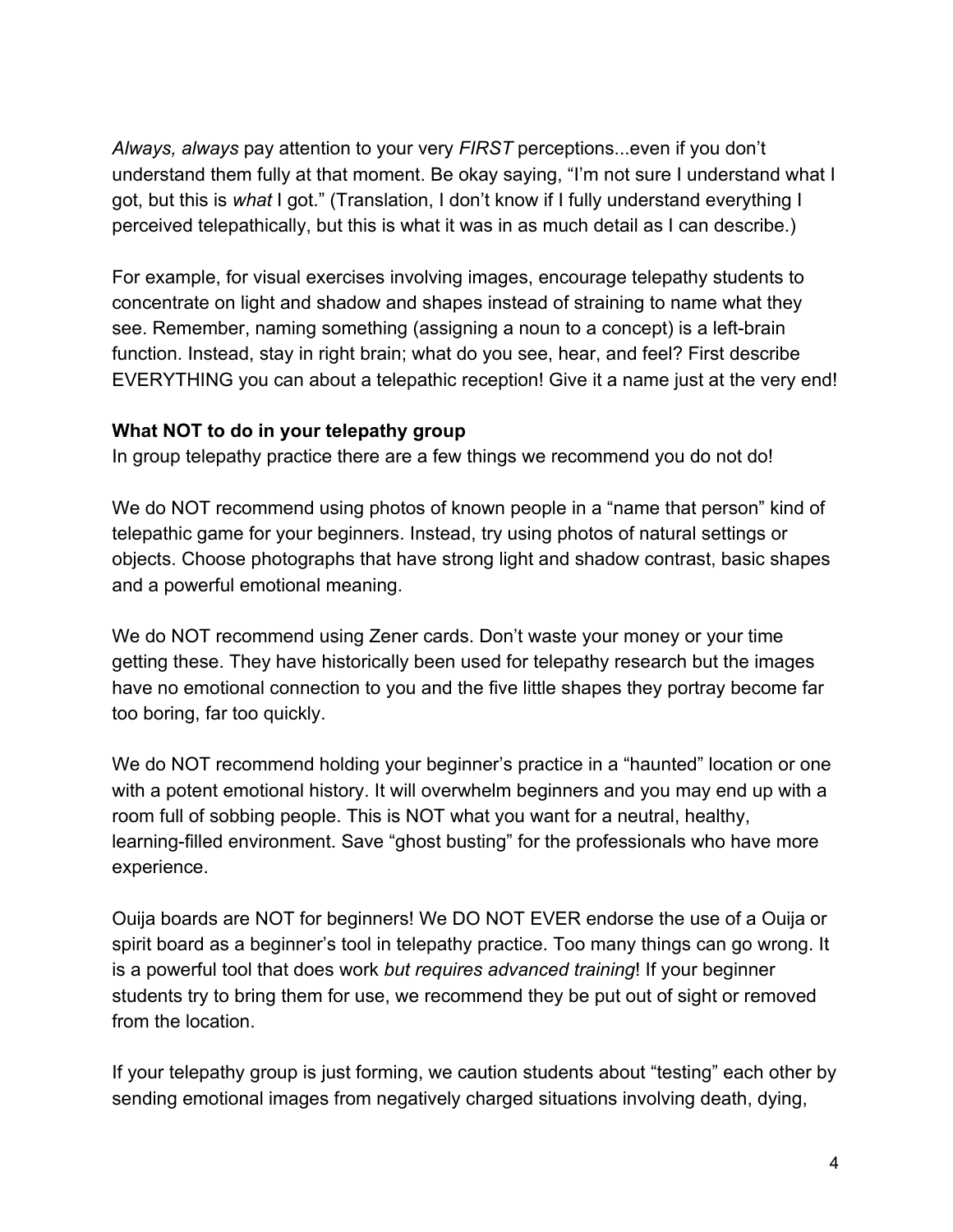hatred, abuse, etc. Never ask a student to send images of harm to oneself (suicide) or another just to "test if they (the receivers) can get it."

Telepaths *will* perceive emotions during their practice. However, to try something like "let me see if you can tell if this person is dead" is not acceptable! Why? Because it causes some telepaths to physically relive the death. Some natural empaths can feel the event within their own body: physically, emotionally and spiritually! That's why!

When your telepathy group becomes established, trust will build leading to strong emotional bonding. You will start to share deeply personal and highly emotional stories. When that happens, have tissues and sage on hand. It is highly recommended to smudge students after sessions, particularly if a powerful emotional memory has been shared telepathically.

PLEASE REMIND EVERYONE. When choosing what emotional situations to share when practicing empathic telepathic understanding, be VERY aware of whether or not your receivers are sufficiently emotionally mature to handle what you are sending!

#### *Tay Appention*

During your entire telepathy meeting, remind everyone in your group to "tay appention" (pay attention) to ALL background fleeting thoughts when pinging to, or receiving information from, someone else. You may be asking for one sort of information but the Universe may decide to assist you by providing a little extra. You can think of it as a side note. It's like someone saying "Oh, by the way, there's also THIS little snippet of information." It is very common to receive more than you requested.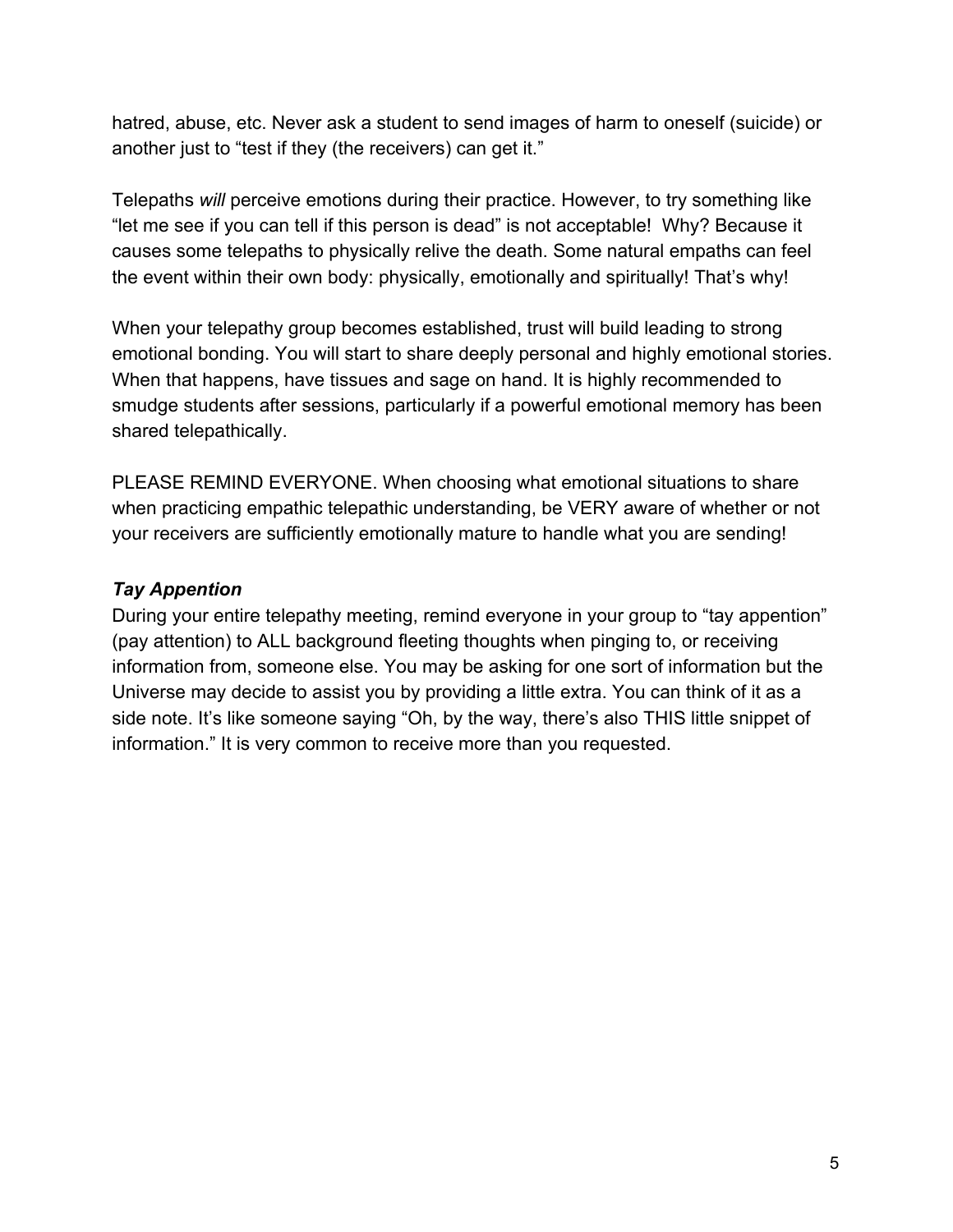# **Group Telepathy Exercise Ideas:**

#### **Visual exercises**

As mentioned above, you can practice visual exercises using photos of emotionally powerful scenes in nature. Another possibility is to ask each student to bring 5 objects that they have a strong emotional connection to. They should keep these objects covered up, either in a box or bag of some kind. During the exercise, the sender can hold the object or place it on a table and focus on it, all the while ensuring that no one else can see the object in question. The sender concentrates on a single object for 2 minutes and the receivers sketch the light and shadow, and the shape, and write down their telepathic perceptions.

#### **Sending and receiving telepathic sounds and vibrations**

Have a number of pre-prepared envelopes with the title of one well-known song in each. These should be songs that everyone knows the tune to. (Notice we did not say that they should know the lyrics!) If the song is associated with particular images or emotions, such as Happy Birthday or Row, Row, Row Your Boat, then all the better. Obviously if we are dealing with a multi-lingual group with people from many countries make sure that any songs or nursery rhymes chosen are known to everyone. Divide the group into two teams. One team, the sending team members stand with their backs to the receiving team. Someone in the sending team picks an envelope and shows the title of the song to the other team members. One member starts a beat and everyone sings *the tune* telepathically. They send everything they can about the song (including the words) without making any body gestures that could reveal the particular song. The goal of the receivers is to pick up ANYTHING they can about the song. Then the teams switch places and repeat the exercise with another song.

#### **Sending and receiving telepathic smells and tastes**

This skill is not very common in the general population and may take more practice. It is best to use strong-tasting foods.

Divide the group into two teams: have one team, the tasters, consume a strong-tasting food or smell a pungent aroma. The receivers must write down their perceptions. Then the teams switch places.

In most cases, it is very difficult for students to perceive taste after taste or smell after smell in a single session. We recommend one taste or one smell per team per meeting.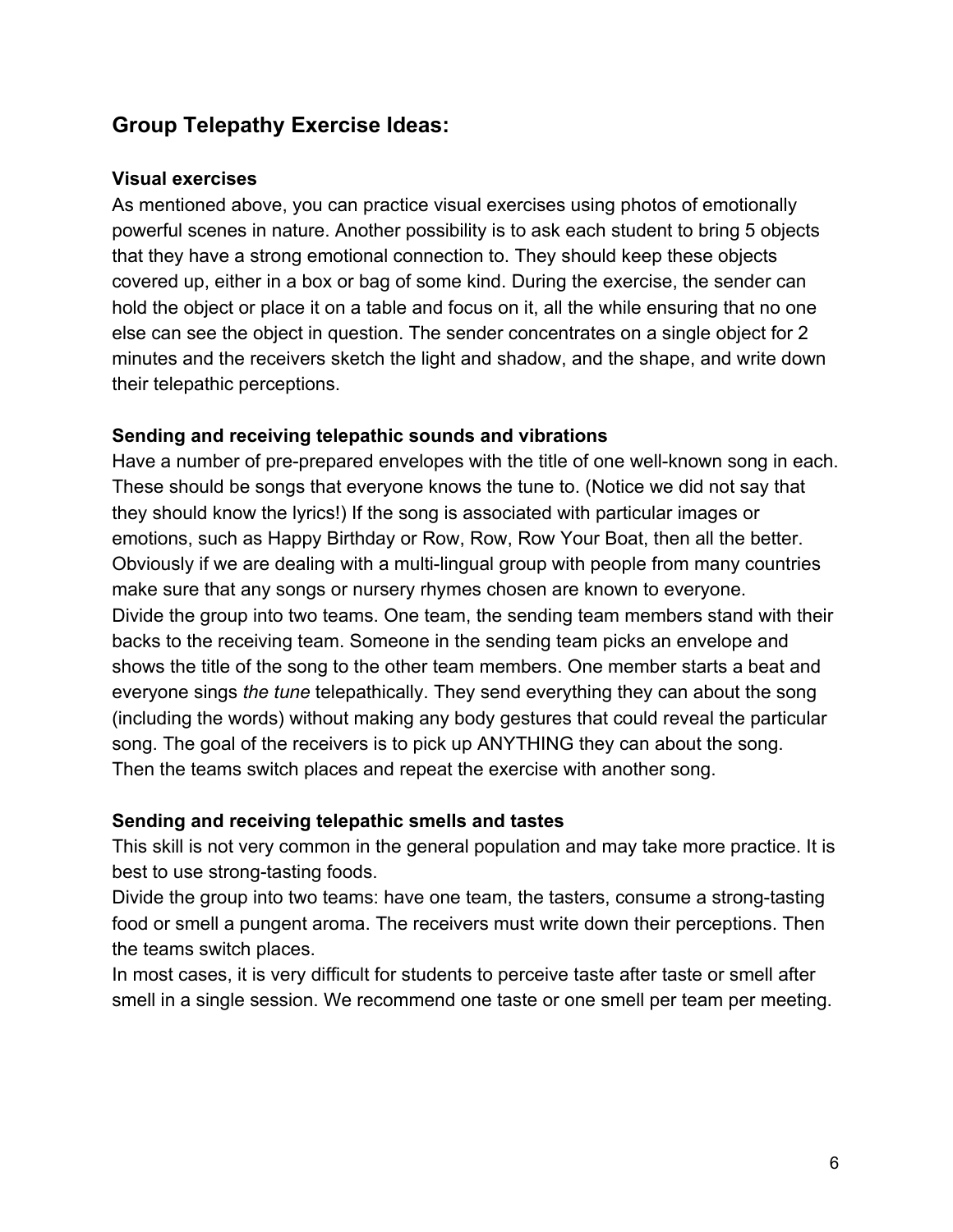#### **Sending and receiving and emotions**

In this exercise one person is the sender and the other students are receivers. The sender chooses a singular emotional situation from their personal lives that they don't mind sharing with the group. The sender turns his or her back to the other students and concentrates on the situation. The sender remembers as many of the emotions as they can, in exactly the same way as they originally happened. Each receiver writes down their perceptions: What is the sender physically feeling? What sensations - heat, cold, breeze, texture? Are they afraid? Are they joyful? Can you pick up anything of the situation?

#### **Kinesthetic exercises**

Some telepaths are naturally kinesthetic or touch oriented. Ask the students to bring a variety of objects from home. These should be things that they don't mind other people handling. Pass each object, one-by-one, around the group. Receivers should see what, if anything, they can perceive from the object or about its owner. These can be spoken or written down and shared after objects have made it all the way around the circle.

### **Practice perceiving a different environment**

If the team usually meets online and the members are in different places, you can make use of the different locations and time-zones. Ask one member to visit an unknown location at an agreed time. The member should spend 10 minutes at the location and should absorb and project everything they can about that spot. At the same time, other members concentrate on receiving and write down everything they can about the sender's location. What sorts of things can you try to perceive about the sender or the environment? Is the light level high or low? Is the sender hot or cold? Comfortable or uncomfortable? Inside or outside? Alone or with others? Is there movement around the sender or not? What sounds are there? What smells or tastes? In what direction is the sender relative to you? How far? Can you get a map image? Can you perceive a thread between you and the sender? What is the sender feeling? What is he or she experiencing? Write down everything you can during the 10-minute period that the sender spends at the location. Compare notes when you next meet or speak.

#### **Getting more details about direction and distance**

For this exercise make sure your watches are synchronized. One person (the sender), known to the whole group, goes out of the meeting room and goes away. At a specific time, the sender STOPS. The receivers, stand up and use your ENTIRE body like an antenna. Pay attention to everything your body feels, as if each cell were a mini receiver. Slowly turn a complete circle and, first of all, eliminate where the person is NOT. When identifying the direction of the person make sure you choose the direction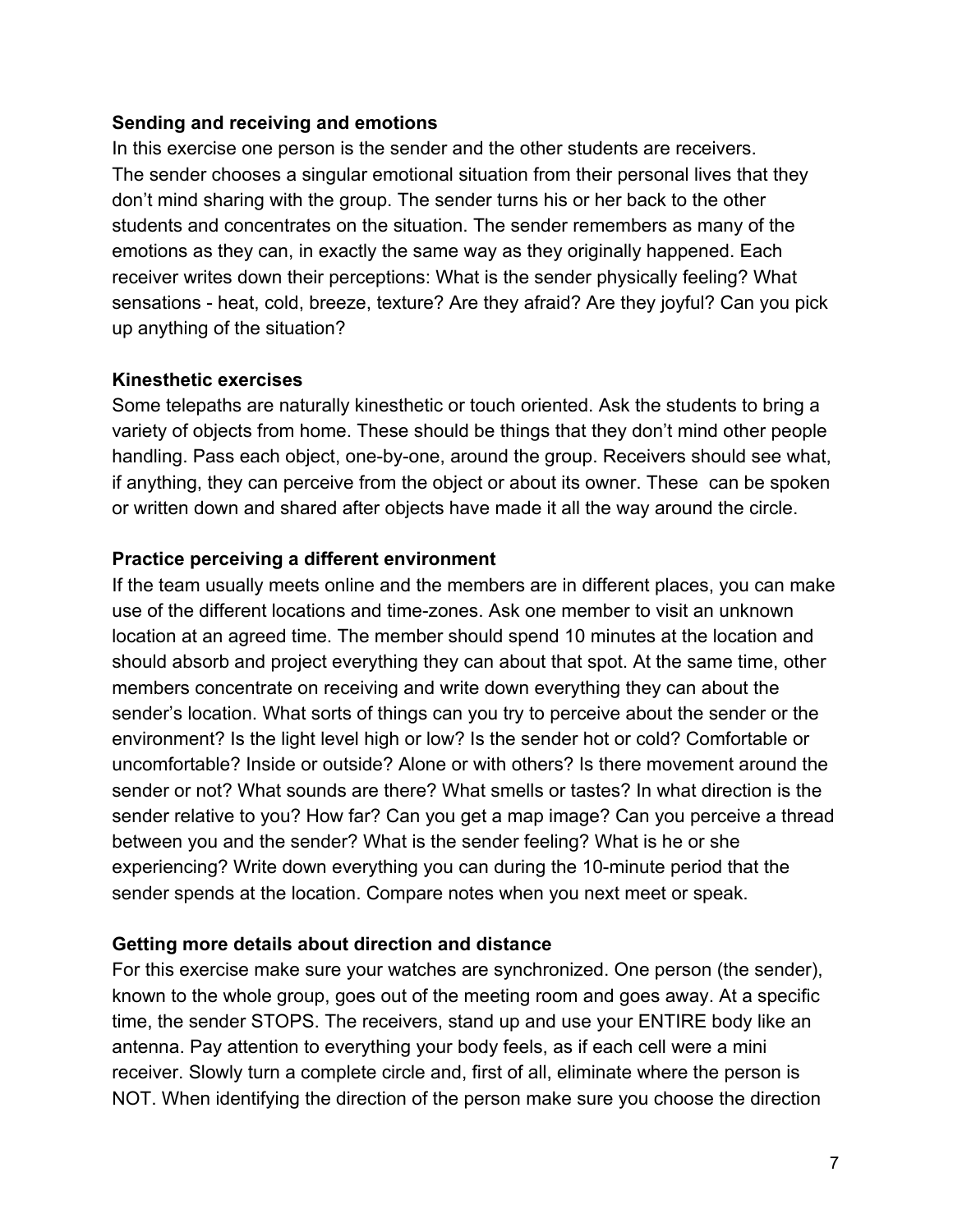that they are in NOW, at this very moment. You may pick up more than one direction because IF they are moving or have moved, you may perceive their recent energy trail or path of travel. When you get a sense of their direction then mentally latch onto the person and dowse for distance. Move your consciousness outward incrementally to find how far away they are: 100 feet (30 metres)? A block? A mile (kilometre)?, etc. Specifically, ask yourself "are they X distance away", and keep moving farther outward until you get a change in response or a "yes" response.

Ask your body to respond when you are "getting warmer" or "hot" (remember the old childhood games we used to play with each other to locate a hidden object?) If you have gone beyond the correct distance, you may feel cooler or colder, null, or empty.

#### **Sending and receiving information via someone's name**

Ping another person by their name. Names have incredible power. Make sure you have the individual's full name the way they write or spell it. Also, if they have a common name you will definitely need more detail. You don't just want to reach out to just ANY John Smith on the planet. We find it easiest to use a triangulation of three different variables, such as someone's full name, date of birth and location. You can repeat these three details in your head to move yourself into a deeper state of consciousness and send out a PING! (asking or calling for any information you can telepathically glean about that individual.)

#### **Working with your telepathic filters**

Practice creating your own personal safety filter telepathic bubble.

Start by sitting or lying down. Visualize or perceive yourself surrounded by a bubble that in some way filters out the energy of the rest of the world and everyone in it. It is, if you like, your personal "dome of silence."

Once you can hold this bubble around you then start to play with its "filters":

- What or who do you wish to allow in?
- Can you successfully perceive only the individual you wish to hear and tune into only to them?
- Can you keep out the cacophony?
- If you can create this space while sitting or lying down, can you also maintain it when you stand up?
- Can you still maintain it as you walk across the room?
- Can you maintain it and ping another person at the same time?
- Can you maintain it and have a conversation with another person?
- Can you maintain it as you go about your daily life, 24/7/365?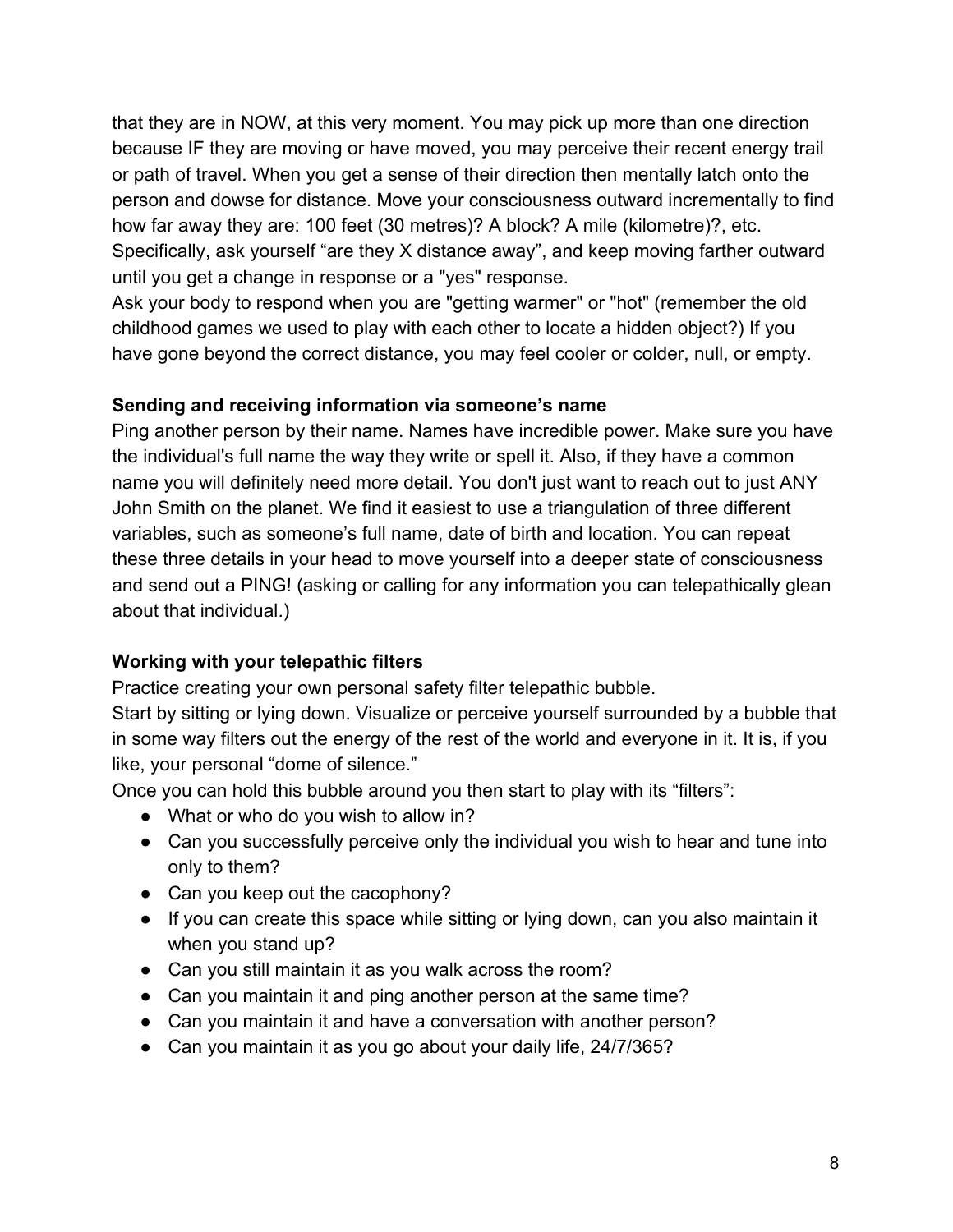#### **Radio Free Universe**

In the Collective Consciousness, everyone and everything from everywhere and everywhen in the Universe is broadcasting 24/7 on "Radio Free Universe". Picture an old-fashioned radio with two knobs: one changes the channel, the other controls the volume. YOU can choose to tune into whoever and whatever you wish to listen to. Try playing with the dial. You don't have to listen to everything and everyone at once. You can focus on the channel or person you wish to tune into. Remember, YOU control the volume and the station!

#### **Try working with map images and threads**

You ARE connected to everything and everyone on the planet and sometimes you get a telepathic image or feel of a distant area from someone you telepathically are connecting to. Picture the connection you have with them like a red thread between the two of you. Send an extra stream of energy through that telepathic connection to make it more obvious or visible to you. I make the connection stand out as brilliant red, but you can make yours fluorescent blue, day glow orange, etc. Some students choose to ping another by first picturing the map or distance between them, establishing a thread, enhancing the thread, and then sending their telepathic information through the thread.

#### **Can you access other's eyes**

Do you have an affinity toward a specific species other than Earth Humans? Are you a cat person or a bird person? Do you spend a lot of time with horses? Is your best friend your dog? Can you see what or whom you are trying to locate telepathically via another's eyes?

#### **What is it NOT?**

Sometimes, when trying to put what you are perceiving into words, it is easier to say what something is not. You can simplify your telepathic search by eliminating whatever you can, instead of directly searching for what it is. What details can you eliminate telepathically? Can you say what it is not?

# **Are you thinking 2D or 3D? (Pinging on an X-Y-Z Axis)**

Remember to ping on X, Y and Z axis. Someone may be at a higher or lower elevation than you. Don't forget to ping in 360 degrees! This is good when attempting to locate a pilot in a ship flying overhead. It is also useful in search and rescue missions in locations with varying topography.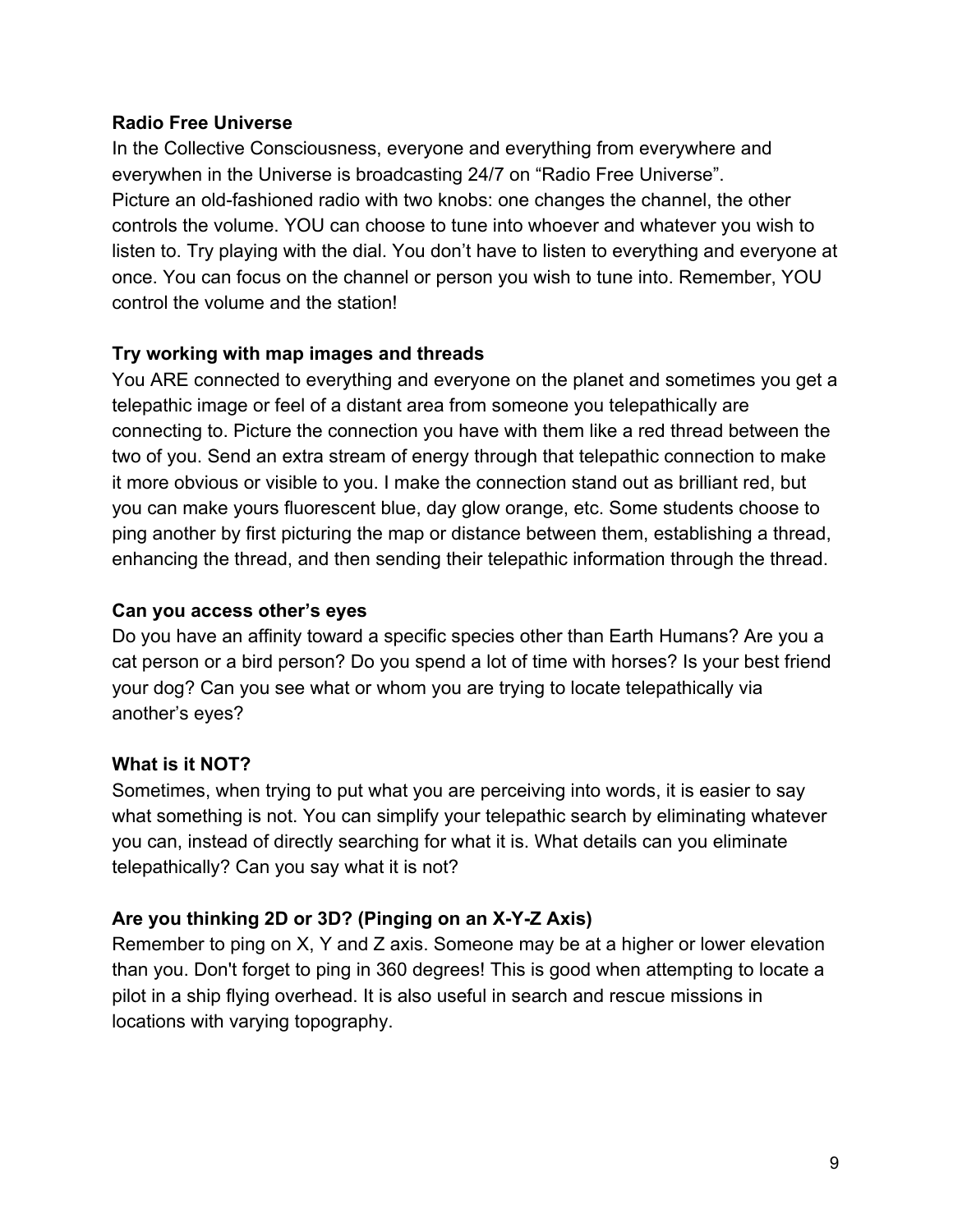#### **Walk your telepathic path**

Give participants a chance to do their telepathic work outdoors. How long can you telepathically work together without saying a word? If you are used to sitting and meditating, can you maintain your alpha state while in motion? Do you perceive the live energy around you different and distinct from indoors? What's different? How can you describe it best? Do you pick up anyone other than Earth Human around you? Can you walk your path absorbing telepathic input from all of your various strengths?

# **Outdoors & the working with the elements**

Outdoor telepathy practice allows you more ease in working with earth, air, fire and water. Each element can be used as a means of focus to move into alpha state. Have you ever tried telepathically listening to the water or the fire? Try it.

# **Practice different methods of shifting into alpha**

There are as many ways of achieving an alpha state as there are students. Have group members share different ways of achieving this receptive state.

- Visual telepaths can try open and closed eyed meditations.
- Auditory folks might try repetitious nature sounds or music recorded at 432 hertz.
- Kinesthetic telepaths could encourage movement exercises that achieve alpha (drumming, dancing, chanting, repetitive movements.)
- Spatial telepaths can share how they combine telepathic multi-tasking.

# **Play social games together**

Ask students to bring a deck of cards. Divide the members into small groups of 3 or 4. Each group sits down at a separate table and plays an easy game everyone knows. Agree ahead of time that telepathic cheating is permitted and encouraged. As you play, you can practice sending and receiving. The more laughter and fun, the more success.

- Can you perceive a card that is about to be played?
- Can you ask someone telepathically to lay down a specific card?

As you play, pay attention to your background thoughts as well as to what you are concentrating on in the foreground of your mind, in other words, the details of the game.

You can also play traditional dominoes. A large set (Double 15s) works well for a group of 3 – 4. Can you sense who has doubles? If you lay down a certain domino, do you pick up a telepathic ripple from another player? What other games will work for this?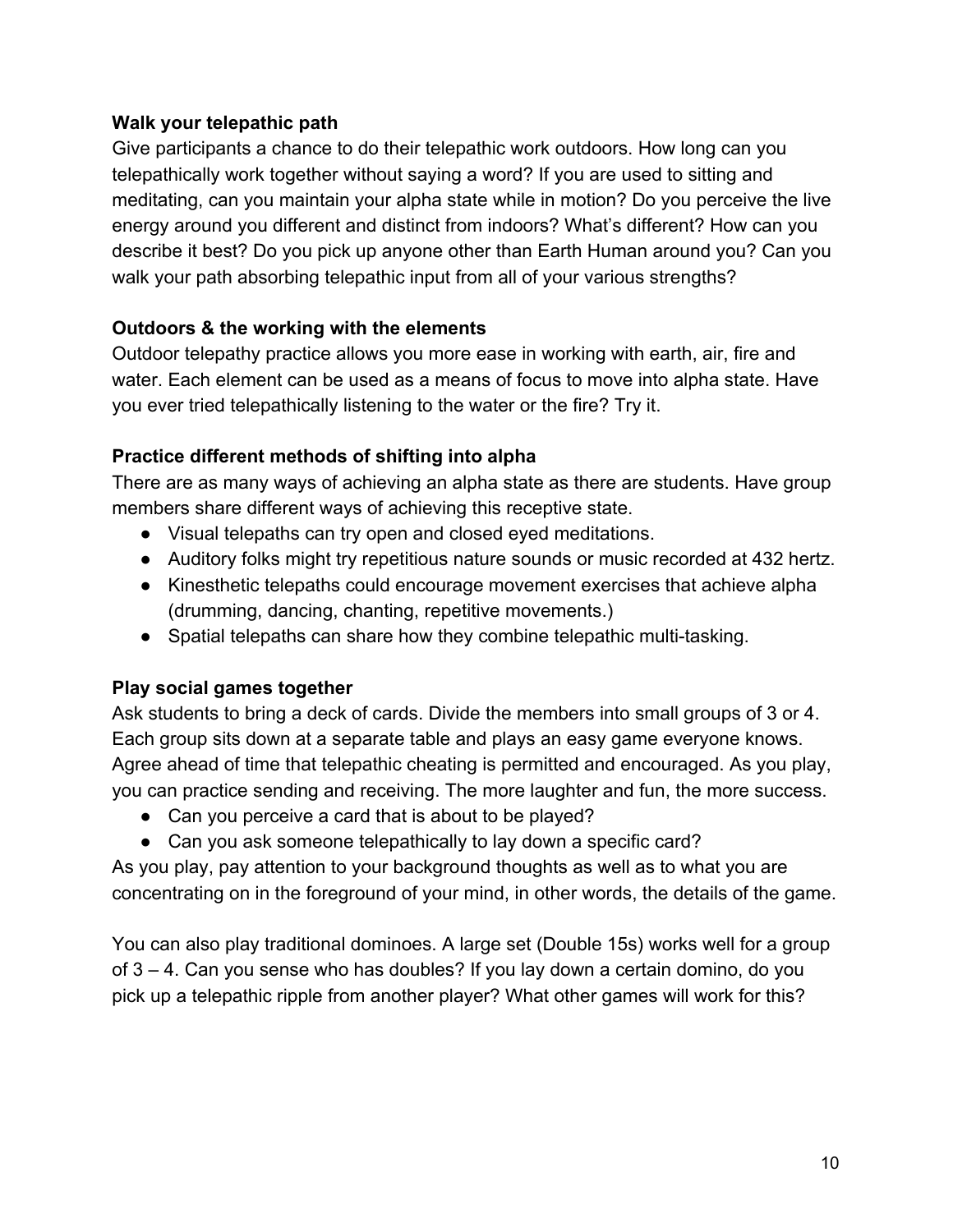# **How do you know if you've been pinged?**

How do you know if someone is pinging YOU?

- Usually a sudden background thought of them springs into your mind behind your foreground thoughts.
- You may feel a body response associated with them.
- You may feel suddenly triggered to ping them back.
- You may recognize a friendly greeting feeling, a "hello", a touch or kiss, etc.
- You may suddenly stop what you are doing to instinctively hush the noise around you as if you need to "listen" for something.
- You may have a sudden response that you need to get in touch with someone via phone or other means.
- You may not be able to get a person out of your mind.

# **Physical Reactions to Pinging**

When you get a positive reaction to a ping or a question asked, you may experience a physical reaction. This might include:

# **Eye movement**

Are you suddenly moving your eyes back and forth as if trying to read or comprehend something? Looking to the left helps access information intuitively. According to Neuro Linguistic Programming, looking left and up triggers visual processing, left and horizontally triggers auditory processing, and left and down triggers kinesthetic processing. Looking horizontally from left and right helps to trigger past to future connections. If you get pinged and find your eyes moving as if trying to "read" information, if you hit on a truth or accurate piece of information, often times your eyes will suddenly stop scanning left and right and stare for a moment. If there is more information to be gotten, you may feel a nudge to resume your back and forth eye movements because there is more to glean.

# **Other common body responses**

- Gut feelings, butterflies in the tummy
- Nostrils flaring
- A funny taste sensation
- Goose bump response or nape of the neck hair response
- Slight headache or reaction in the forehead/third eye area
- Tingling hands or other body parts
- Itchy nose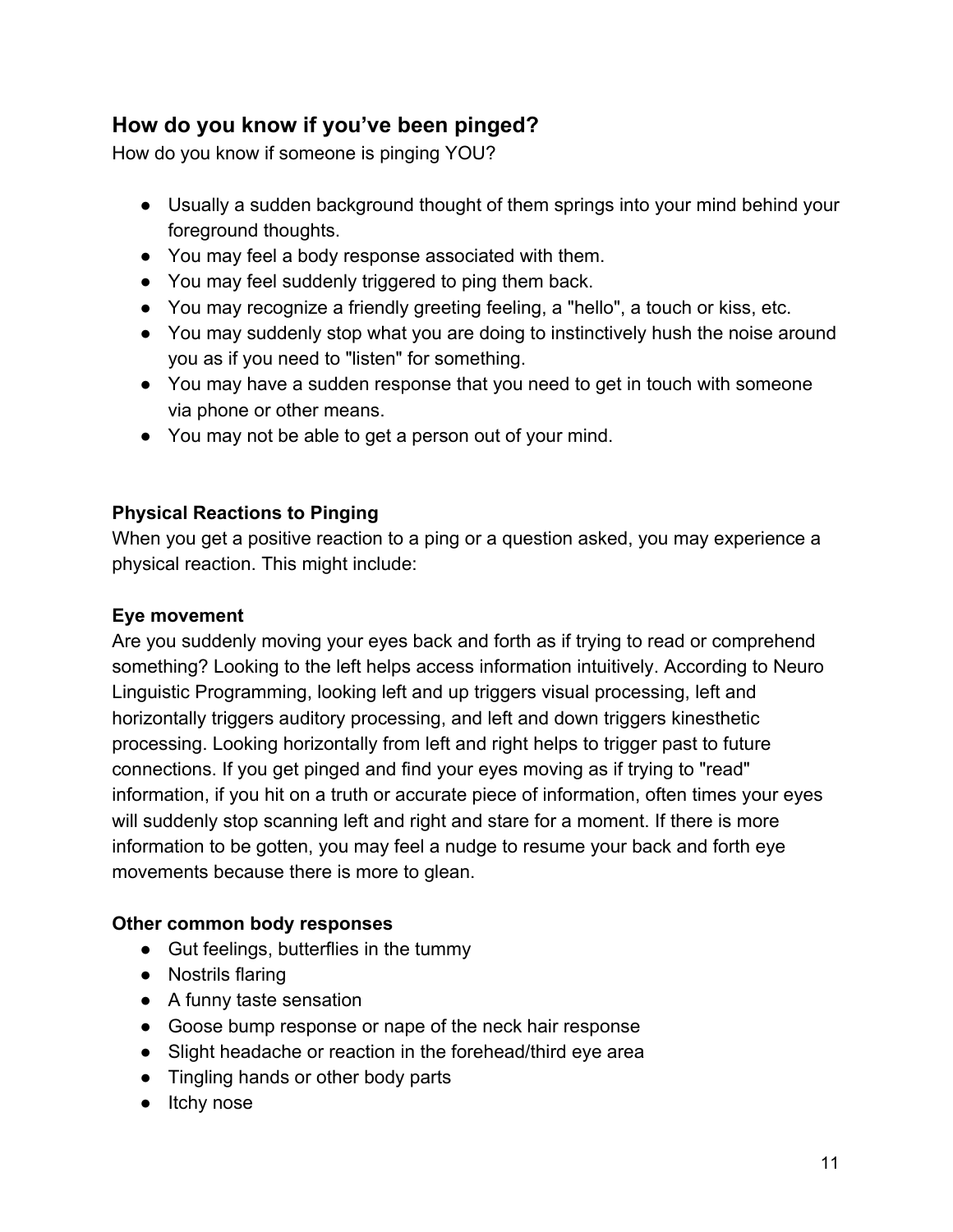# **Empathic telepathic connections and personal filters**

#### **Personal filters**

Some telepathic students (especially the empaths) often pick up SO much at once, they can't seem to get a clear connection with one person. This often happens because the cacophony of the Collective Consciousness is SO loud or strong their reception gets overwhelmed.

Remember the bubble of protection we described earlier to help you shut out the wrongminded folks for your event? Create your own personal bubble of protection to enable you to exercise control over what you receive, how much and at what volume. If you're getting too much input, dial down the volume until you get to a state of silence and stillness. Then little by little, turn your bubble's filter back up focusing on a specific person.

Choose an "easy listening station" to begin with, such as your telepathy group only, or perhaps a single individual. Alternatively, set the filters of your protective bubble so that they alert you if someone is trying to ping you. The bubble's filters can also be set so that they act like an emergency broadcast system to alert you to serious or life or death emergencies you should know about.

#### **Emotions and empathic entrainment**

When students who are empathic work to increase their telepathic skills they must take care to avoid taking on too much too fast (or too soon) and becoming emotionally overwhelmed. First, as an empathic receiver, be aware of where your own emotions are at BEFORE you try to connect with the emotions of another person. Why? Because your body may attempt to mimic the sender's emotions. If this happens, you need to be aware of where you were when you started so you can separate out your own emotions from the individual you are connecting with. Remember the empaths rule: If your emotions suddenly shift and nothing has happened in your world that provides a reasonable explanation, investigate external sources. Give yourself permission perceive the emotions of others without having to feel them all internally at full volume yourself! Only own the emotions that are yours! (You have plenty to deal with yourself already.)

Make sure you've done your grounding and centering. Establish a strong emotional balance and KNOW what YOU are feeling before you begin. That way, if your emotions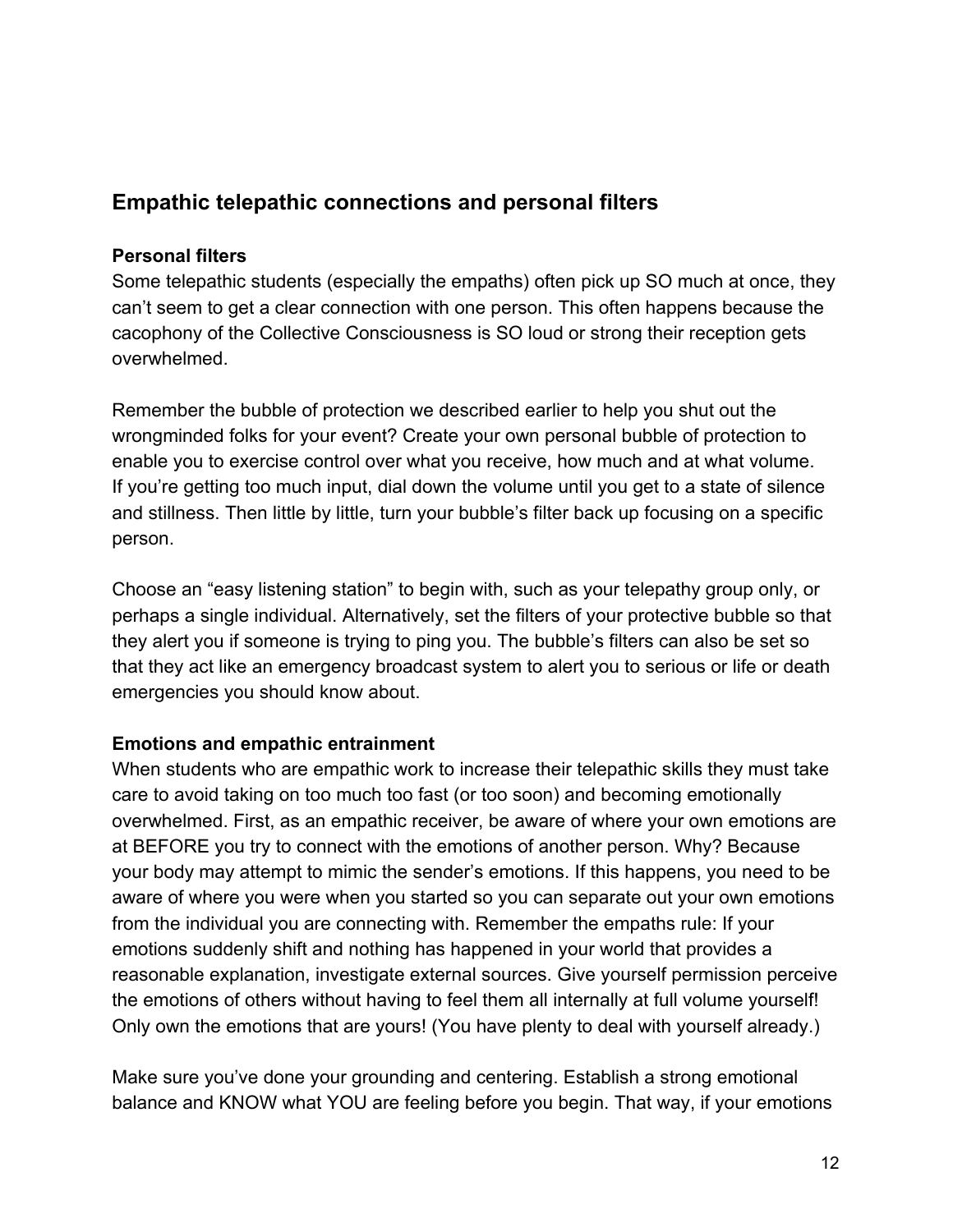suddenly shift, and nothing in your world happened to cause the unexpected change, you can identify exactly which emotions are yours and which are NOT.

We will say this a second time so you will tay appention and let it sink in. *EMPATHS:* You do not have to feel anyone's physical or emotional pain at full volume nor do you have to absorb their pain into your body! You can simply observe what they are going through just enough to understand the situation. It is perfectly okay to touch on their emotions, but you don't have to take ownership of them.

Learn to energetically check your emotions and put down any and all that are not yours to keep. Make sure you always have a means of clearing yourself should you need to.

# **At the end and after your telepathy event**

Before your telepathy group disbands, plan your next event and agree to remind one another ahead of time of where and when you will meet and what to bring.

Encourage the students of your telepathy practice group to exchange contact details and to keep in touch with one another. You are all in the process of finding your tribe; the people who understand, accept and respect you maturely and honestly. Within your group keep an eye out for anyone you are naturally and positively drawn towards.

- Do they gravitate toward you as well?
- Did you recognize anyone although you never recall meeting them before?
- Did you get a feeling of déjà vu with regard to anyone during the meeting?

Encourage everyone to journal their unusual experiences and dreams, and to keep telepathic practice notes. Also ask students to bring their questions to the next meeting.

Be understanding if one of your group hits emotional overwhelm during your meeting or afterwards when they get home. At one point or another, it's likely all of you will experience it. Tell everyone in your group that if they hit overwhelm, to reach out to one of your new telepathy buddies and talk. If someone calls you, just listen! Help each other understand new and unusual situations and grow from them.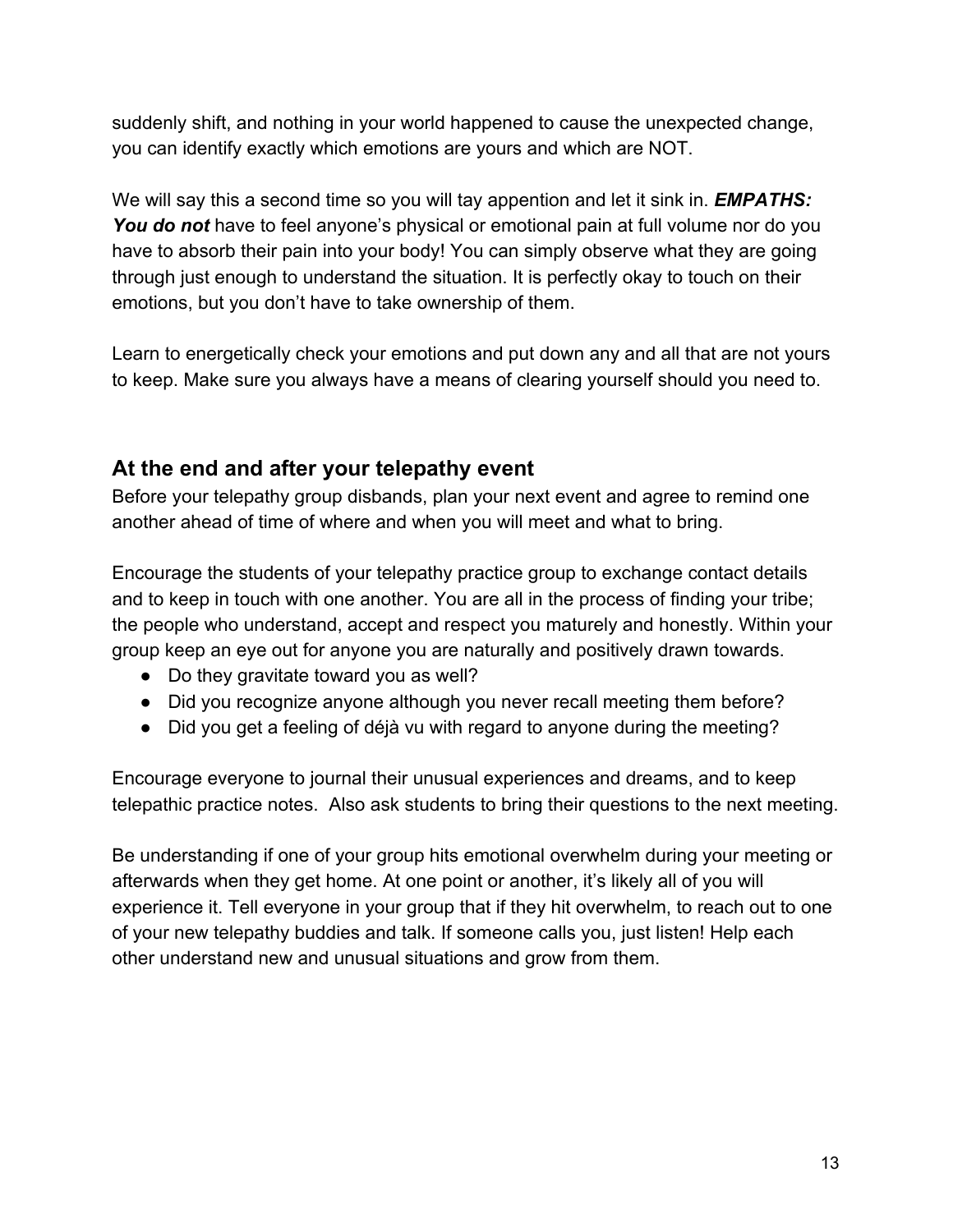### **What's the best way to close down your telepathy meeting?**

- We recommend gathering in a circle, joining hands and then hearts.
- Breathe together and telepathically link to one another.
- Take the combined positive group energy and ask everyone to visualize it sinking it deep beneath their feet.
- Instruct the group that the intention is to place this group energy deep into Mother Earth and ask for it to be used in whatever way necessary to heal the planet.

Thank everyone in the Collective Conscious/Universe for their help and thank each other. Bid everyone a pleasant good-bye...until next time.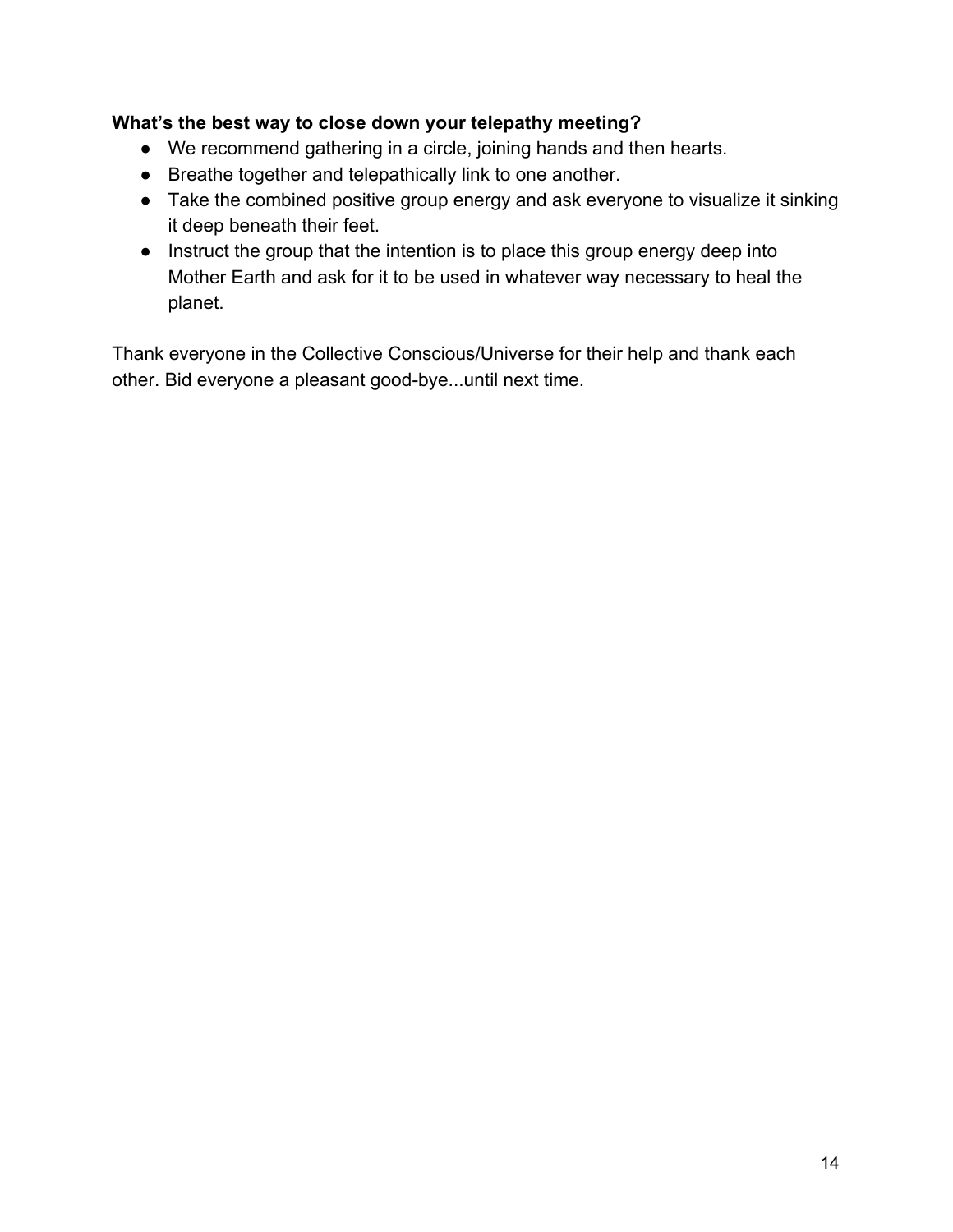#### **My House My Rules: One Method of Cleansing, Protection and Boundaries**

By Su Walker and White Otter

Where Otter and I live, we have what we call an open-door policy for rightminded folks from the unseen world. We do not allow wrongminded folks in our home or even on our property. We have house rules for our unseen off world guests and have an interactive friendship with our regular residents as well as many kinds of visitors.

How do we make sure that whoever we interact with in our home is rightminded? How do we keep the negative off our property and out of our home? What do we mean by house rules? What kind of interactive friendship can you have with the unseen world?

Many spiritual cultures and traditions have methods of clearing negative energy from a physical space. Basically, you are looking for a practice of both asking the negative conscious energy(s) to leave, inviting the positive ones in, and blessing the space for its intended purpose.

While many tools can be used (incense, blessed oil, water, salt, sweetgrass, cedar, etc.) the energy clearing method we have always used is the smoke of white sage. This is not cooking sage, but it is a related plant. We are talking about smudging sage. Otter prefers California white sage, but there are a several varieties you can find or grow fairly inexpensively.

Traditionally, white sage leaves are burned loose in an abalone shell 4-5 inches in diameter, or they are bundled into a "smudge stick" with a fine cotton thread. The dried leaves in the shell, or the end of the smudge stick are lit on a fire, allowed to burn for a several seconds, and then the active flame blown out. The smoke is then swept away from the leaves, often using a fan made of bird feathers, or just your hand. As you sweep the smoke into all four corners of a room, speak out loud and ask all negative spiritual energies to leave, invite all positive rightminded ones in and bless the room for its intended purpose. If it's a kitchen, you bless it for healthy food preparation, caring interaction between individuals, etc. If it's a bathroom, you set your intent for the room at cleanliness, keeping an eye on your physical health, positive grooming, etc.

When you first smudge your home, you want to do your entire living space...not just one room such as your bedroom. Start at the top of the house and sweep all negative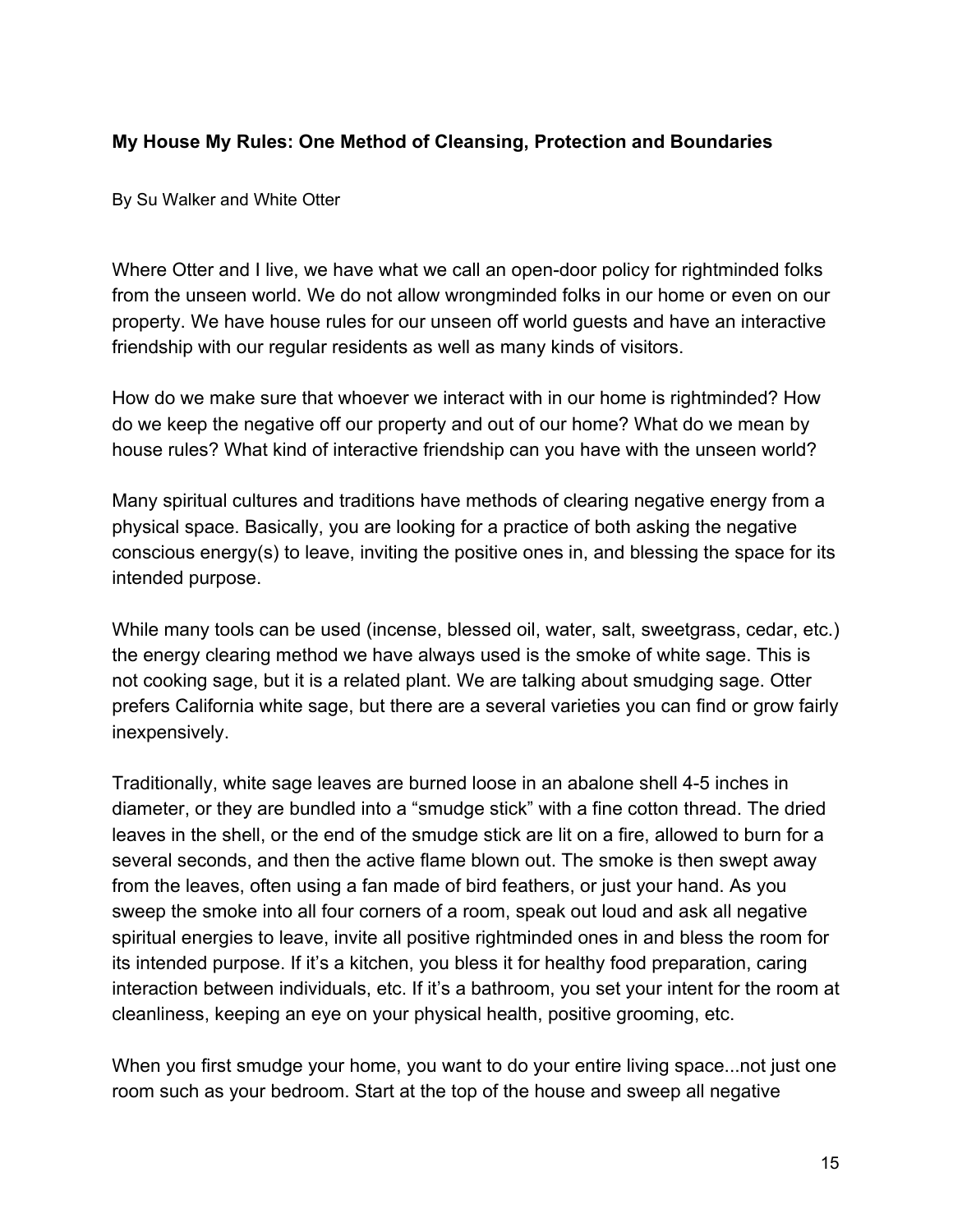energy out the windows and out the door, working it toward the main entrance. After you have used the smoke in a room in general, go around each window and door and set the intent with your words that nothing negative can re-enter through the window or door. Move on to the next room, repeating the process and moving everything negative out. We move the negative or wrongminded energy out the main door of the home. After cleaning and clearing each room, setting the intent, and energetically sealing the doors and windows, finally set the intent of protection strongly around *all* doors or entrances of any kind into the building from the outside.

We also walk the perimeter of the property, again sweeping out the negative and inviting in the positive and setting the rightminded intent. We picture our property under an energetic dome of rightminded filtering. If anything attempts to get past our perimeter, it sets off telepathic alarm bells for us.

How does *that* work? We simply ask all the rightminded unseen world folks who hang out with us to let us know what's going on or what's up. We walk connected 24/7 and we listen and speak with the unseen world all day every day. Our interaction with the folks outside in our garden and inside our home is just like you might have with a whole group of super trusted friends you have an open-door policy with. When Otter and I leave our home our resident invisible rightminded friends, who come and go or come over often to hang out, watch our house for us. When we return, they let us know if anything unusual has gone on.

We also highly recommend you have house rules for your unseen guests. You are in a physical body and your physical body needs sleep. If you really do not want company in the bathroom first thing in the morning who want to talk to you when you are in the shower, then that's YOUR house rule. Rightminded spirit folks will respect those rules.

That said, if you have requested Star Nation interaction, you do not always get to set their schedule. If you are a regular experiencer of CE-5s, do not expect your boundaries of protection using sage or holy oil to keep them out. Sage smoke energetically will clear a space, but it is not intended nor will it keep a Star Nation from interacting with you.

If you ever feel as if you personally have picked up negative energy of any kind from a person, place or thing, we call those energies cling-ons. Cling-ons is a general term meaning anything negative that decided it wanted to adopt you like a stray puppy and come home with you. Sometimes, you invite a cling-on and don't know you've done it. If you can't shake a feeling that emotions, thoughts or energies are affecting you that are